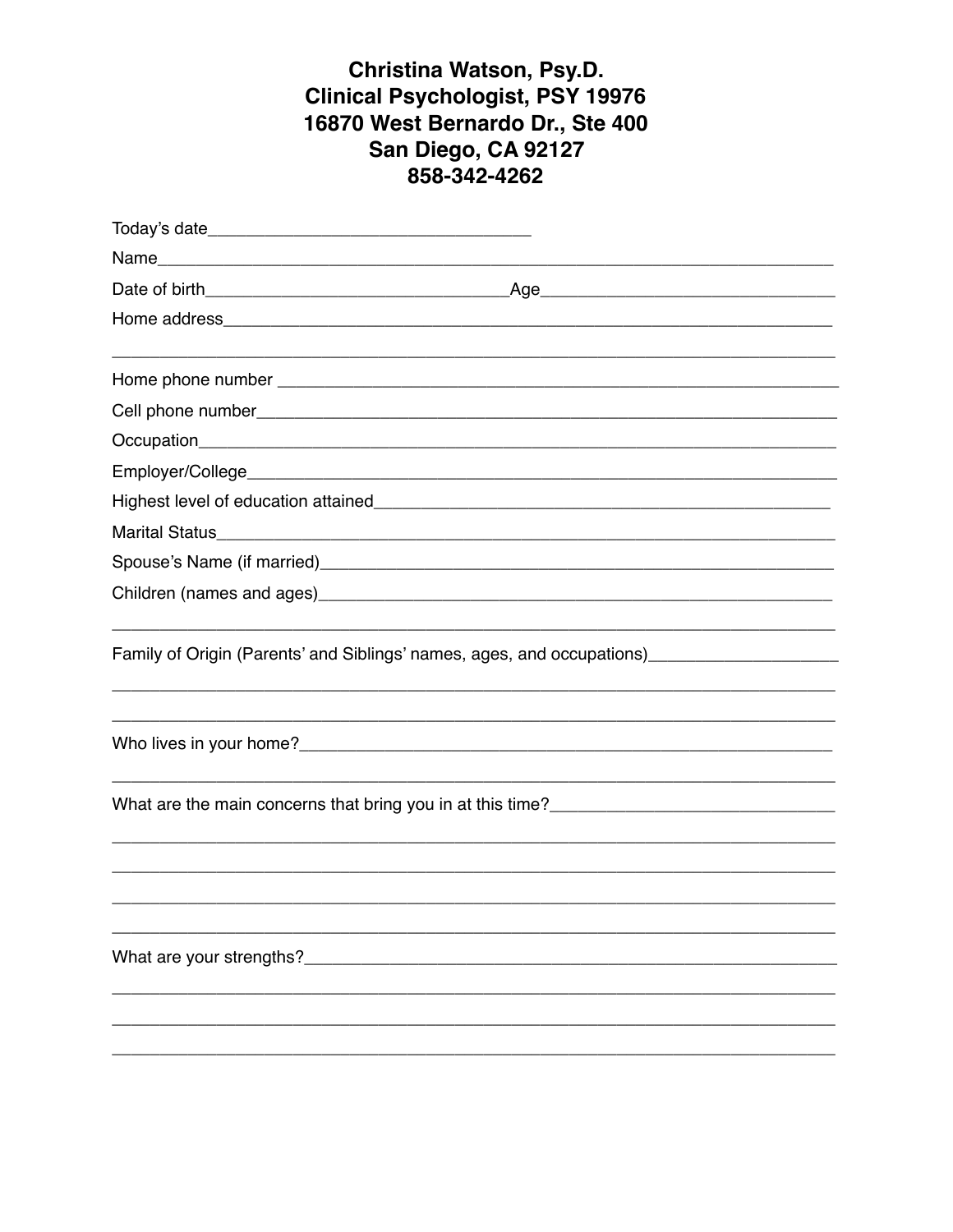|                                                  |                                                                                   |                                 | $\overline{c}$ |
|--------------------------------------------------|-----------------------------------------------------------------------------------|---------------------------------|----------------|
| <b>BIRTH HISTORY:</b>                            |                                                                                   |                                 |                |
|                                                  |                                                                                   |                                 |                |
|                                                  |                                                                                   |                                 |                |
|                                                  | Were you born more than 2 weeks before due date?________________________________  |                                 |                |
|                                                  | Delivery was: Natural____________C-section ______________(emergency?_____________ |                                 |                |
|                                                  |                                                                                   |                                 |                |
| Were any of the following used during pregnancy? |                                                                                   |                                 |                |
| _____tobacco/cigarettes ______alcohol            |                                                                                   | ______prescription medications  |                |
| _____marijuana                                   | methamphetamine                                                                   | (specify:                       |                |
| _____cocaine                                     | ____heroin/opiates                                                                | $\overbrace{\hspace{27mm}}^{2}$ |                |
|                                                  |                                                                                   |                                 |                |
| <b>DEVELOPMENTAL HISTORY:</b><br>Any delays in:  |                                                                                   |                                 |                |
| Gross motor skills (specify:)                    |                                                                                   |                                 |                |
|                                                  | ______sitting up ______standing alone ______crawling ______walking                |                                 |                |
|                                                  | _____throwing/catching a ball ______riding a bike                                 |                                 |                |
| Fine motor skills (specify:)                     |                                                                                   |                                 |                |
|                                                  | ______self-feeding ______buttoning _____cutting straight lines ______zippers      |                                 |                |
|                                                  | _____self-dressing _____tying shoes _____holding a pencil _____handwriting        |                                 |                |
| Speech and language (specify:)                   |                                                                                   |                                 |                |
|                                                  | _____responding to name _____first word _____putting 2 words together             |                                 |                |
|                                                  | understandable to strangers _______conversational skills                          |                                 |                |
| Toilet training (specify:)                       |                                                                                   |                                 |                |
|                                                  | nighttime bladder control _____daytime bladder control                            |                                 |                |
| bowel control                                    |                                                                                   |                                 |                |
|                                                  | Note any of the above areas that were mastered earlier than expected:             |                                 |                |

\_\_\_\_\_\_\_\_\_\_\_\_\_\_\_\_\_\_\_\_\_\_\_\_\_\_\_\_\_\_\_\_\_\_\_\_\_\_\_\_\_\_\_\_\_\_\_\_\_\_\_\_\_\_\_\_\_\_\_\_\_\_\_\_\_\_\_\_\_\_\_\_\_\_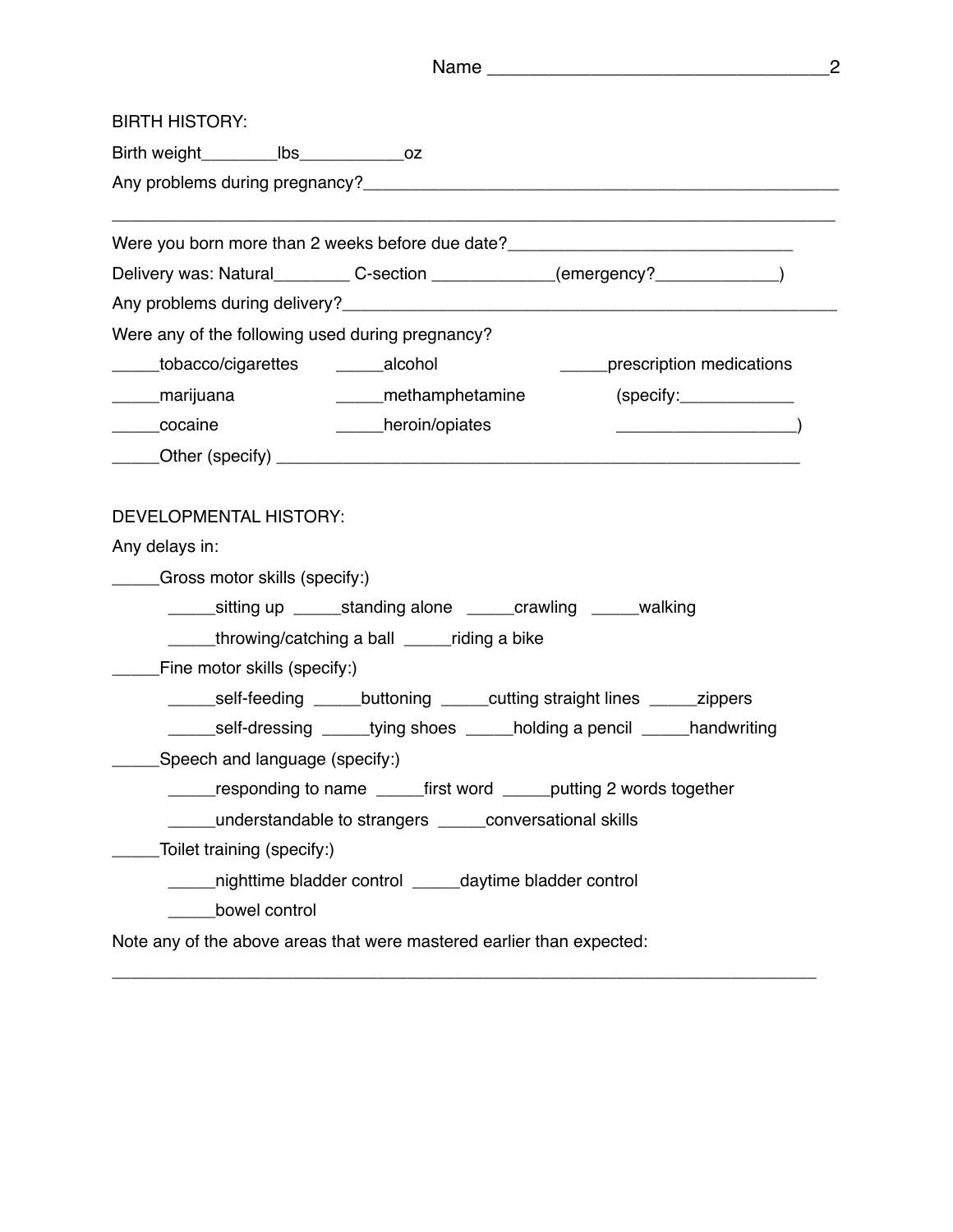| HEALTH HISTORY (indicate yes or no, and if yes, explain):   |                                                                                                                                                                                                                                      |  |
|-------------------------------------------------------------|--------------------------------------------------------------------------------------------------------------------------------------------------------------------------------------------------------------------------------------|--|
|                                                             |                                                                                                                                                                                                                                      |  |
|                                                             | Recent vision exam? _________Date __________________Glasses?____________________                                                                                                                                                     |  |
|                                                             |                                                                                                                                                                                                                                      |  |
|                                                             |                                                                                                                                                                                                                                      |  |
|                                                             |                                                                                                                                                                                                                                      |  |
|                                                             |                                                                                                                                                                                                                                      |  |
|                                                             |                                                                                                                                                                                                                                      |  |
|                                                             |                                                                                                                                                                                                                                      |  |
|                                                             |                                                                                                                                                                                                                                      |  |
|                                                             | Current Medications: <u>compare and contract and contract and contract and contract and contract and contract and contract and contract of the contract of the contract of the contract of the contract of the contract of the c</u> |  |
| <b>FAMILY HISTORY:</b>                                      |                                                                                                                                                                                                                                      |  |
|                                                             |                                                                                                                                                                                                                                      |  |
|                                                             |                                                                                                                                                                                                                                      |  |
|                                                             |                                                                                                                                                                                                                                      |  |
| List if you or any biological relatives have the following: |                                                                                                                                                                                                                                      |  |
|                                                             |                                                                                                                                                                                                                                      |  |
|                                                             |                                                                                                                                                                                                                                      |  |
|                                                             |                                                                                                                                                                                                                                      |  |
|                                                             |                                                                                                                                                                                                                                      |  |
|                                                             |                                                                                                                                                                                                                                      |  |
|                                                             |                                                                                                                                                                                                                                      |  |
|                                                             |                                                                                                                                                                                                                                      |  |
|                                                             |                                                                                                                                                                                                                                      |  |
|                                                             |                                                                                                                                                                                                                                      |  |
|                                                             |                                                                                                                                                                                                                                      |  |
|                                                             |                                                                                                                                                                                                                                      |  |
|                                                             |                                                                                                                                                                                                                                      |  |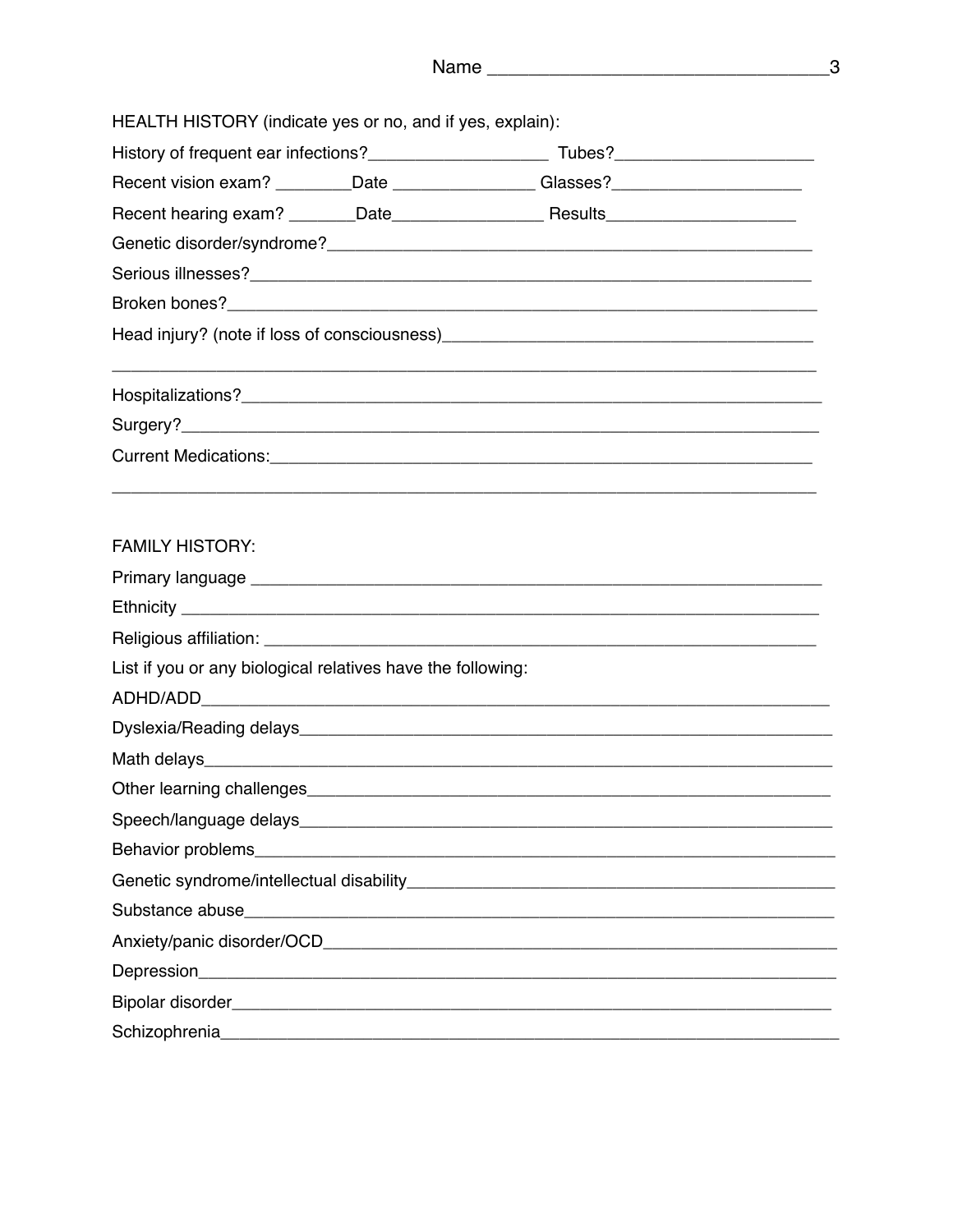|                                                                                                                                                                                                                                                                                                       | $\overline{4}$ |
|-------------------------------------------------------------------------------------------------------------------------------------------------------------------------------------------------------------------------------------------------------------------------------------------------------|----------------|
| <b>SCHOOL HISTORY:</b>                                                                                                                                                                                                                                                                                |                |
| Did you attend preschool?__________                                                                                                                                                                                                                                                                   |                |
| Did you ever repeat a grade?______________ If so, which grade?__________________                                                                                                                                                                                                                      |                |
| Have you ever been tested by a school or another psychologist for special education services or                                                                                                                                                                                                       |                |
| workplace accommodations?______________When? __________________Any diagnoses: _______                                                                                                                                                                                                                 |                |
| (SUBMIT ALL REPORTS AND IEPS WITH THIS FORM)                                                                                                                                                                                                                                                          |                |
| Have you ever received services under an IEP or 504 Plan?______________________________                                                                                                                                                                                                               |                |
|                                                                                                                                                                                                                                                                                                       |                |
| Did you ever receive any kind of services outside of school (tutoring, speech therapy,                                                                                                                                                                                                                |                |
| <u> 1989 - Johann Harry Harry Harry Harry Harry Harry Harry Harry Harry Harry Harry Harry Harry Harry Harry Harry</u><br>What have you tried on your own to help with your challenges? _________________________<br>,我们也不能在这里的人,我们也不能在这里的人,我们也不能在这里的人,我们也不能在这里的人,我们也不能在这里的人,我们也不能在这里的人,我们也不能在这里的人,我们也 |                |
| <b>SOCIAL HISTORY:</b><br>Describe your social relationships as a child (i.e., did you have many friends? a best friend? any                                                                                                                                                                          |                |
| As a child, were you enrolled in any sports, music lessons, Scouts, or other extracurricular                                                                                                                                                                                                          |                |
|                                                                                                                                                                                                                                                                                                       |                |
|                                                                                                                                                                                                                                                                                                       |                |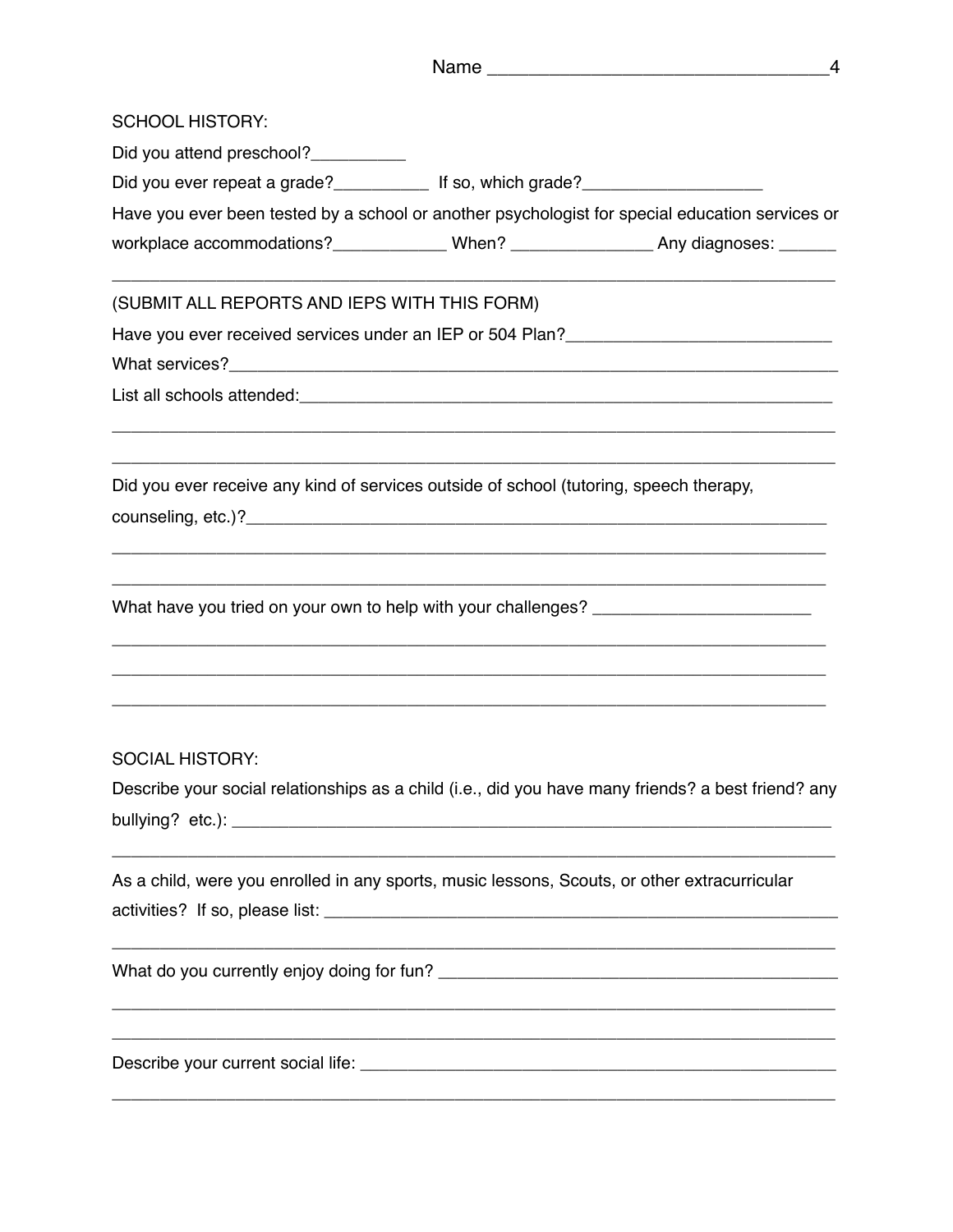Please indicate how often you exhibit the behaviors listed in the following chart:

| <b>Behavior</b>                                                                                                 | <b>Rarely/Never</b> | <b>Sometimes</b> | Often/Always |
|-----------------------------------------------------------------------------------------------------------------|---------------------|------------------|--------------|
| Makes detail or careless<br>mistakes in work                                                                    |                     |                  |              |
| Has trouble holding<br>attention in tasks or<br>activities                                                      |                     |                  |              |
| Does not listen when<br>spoken to directly                                                                      |                     |                  |              |
| Fails to follow through<br>on instructions and fails<br>to finish tasks (loses<br>focus, gets side-<br>tracked) |                     |                  |              |
| Difficulty organizing<br>tasks and activities                                                                   |                     |                  |              |
| Avoids, dislikes, or is<br>reluctant to engage in<br>tasks that require<br>sustained mental effort              |                     |                  |              |
| Loses needed supplies                                                                                           |                     |                  |              |
| <b>Easily distracted</b>                                                                                        |                     |                  |              |
| Forgetful for daily<br>routines                                                                                 |                     |                  |              |
| Trouble staying focused<br>on tasks that are not<br>electronic or favorite<br>activities                        |                     |                  |              |
| <b>Trouble with transitions</b>                                                                                 |                     |                  |              |
| Daydreams/Zones out                                                                                             |                     |                  |              |
| Fidgets with or taps<br>hands or feet, or<br>squirms in seat                                                    |                     |                  |              |
| Leaves seat in<br>situations where<br>remaining seated is<br>expected                                           |                     |                  |              |
| Runs about or climbs in<br>situations where it is not<br>appropriate                                            |                     |                  |              |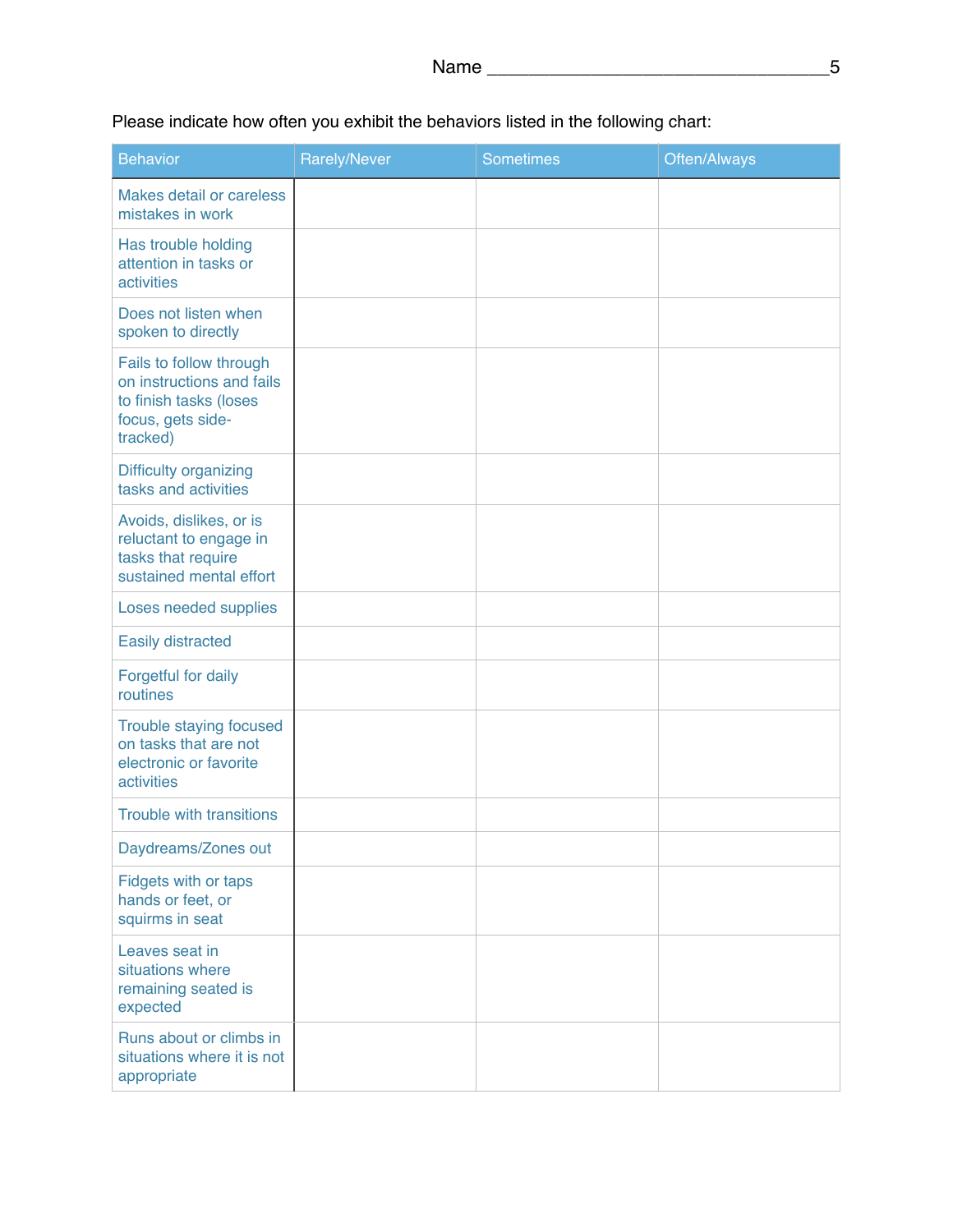| <b>Behavior</b>                                                                    | <b>Rarely/Never</b> | <b>Sometimes</b> | Often/Always |
|------------------------------------------------------------------------------------|---------------------|------------------|--------------|
| Unable to engage in<br>tasks quietly                                               |                     |                  |              |
| Acts as if "driven by a<br>motor" and is "on the<br>go"                            |                     |                  |              |
| <b>Talks excessively</b>                                                           |                     |                  |              |
| <b>Blurts out answers</b><br>before questions have<br>been completed               |                     |                  |              |
| Has trouble waiting for a<br>turn                                                  |                     |                  |              |
| Interrupts or intrudes on<br>conversations                                         |                     |                  |              |
| Trouble learning the<br>names of letters and<br>numbers in preschool               |                     |                  |              |
| Trouble learning to tie<br>shoes                                                   |                     |                  |              |
| Trouble learning to tell<br>time on a clock with<br>hands                          |                     |                  |              |
| Difficulty learning right<br>vs left                                               |                     |                  |              |
| <b>Word-finding problems</b><br>- lots of "thingies" and<br>"what do you call it"s |                     |                  |              |
| Poor ability to sound out<br>words for reading                                     |                     |                  |              |
| Poor ability to sound out<br>words for spelling                                    |                     |                  |              |
| Seems to learn<br>information in school but<br>quickly forget it                   |                     |                  |              |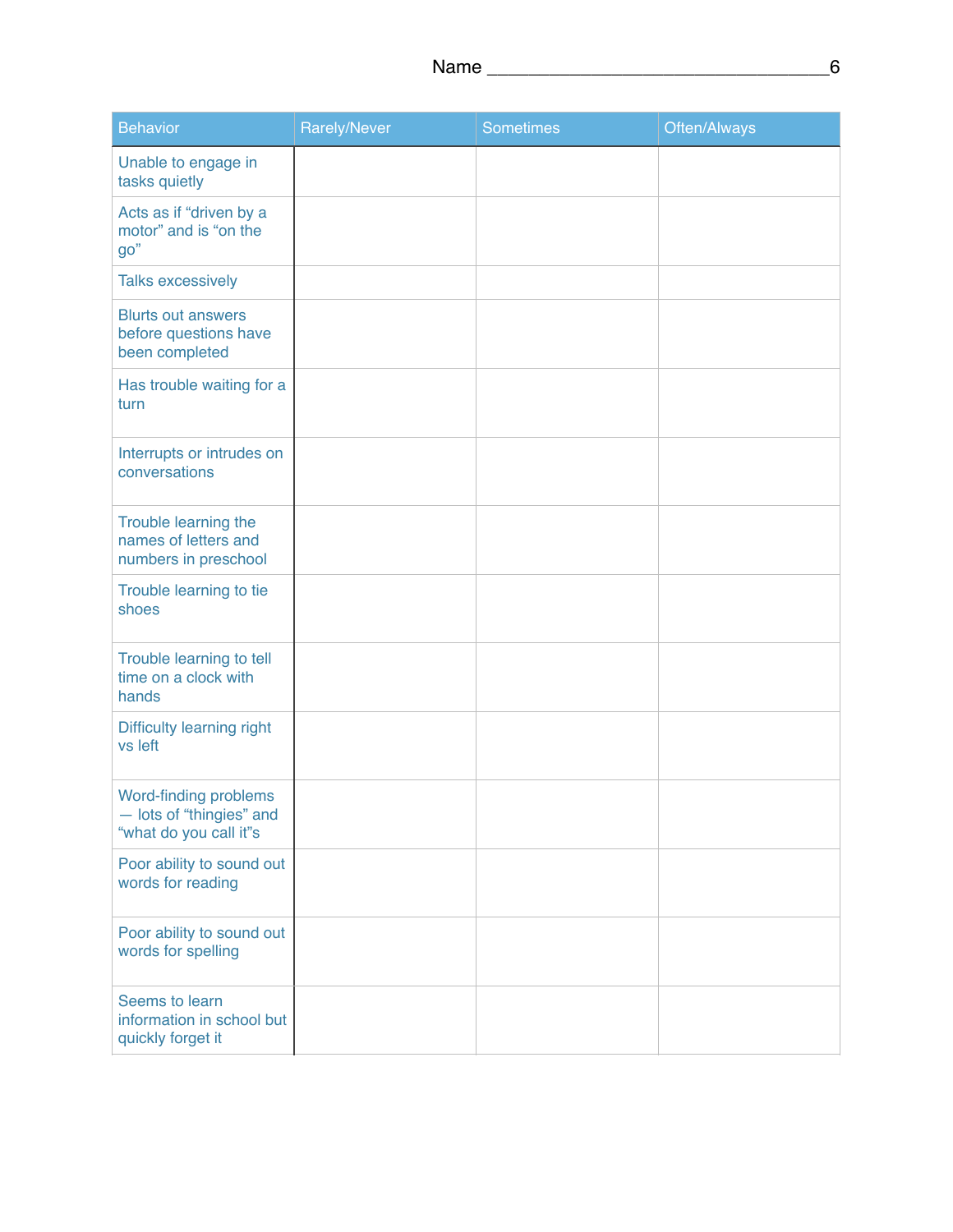| <b>Behavior</b>                                                                                    | Rarely/Never | <b>Sometimes</b> | Often/Always |
|----------------------------------------------------------------------------------------------------|--------------|------------------|--------------|
| Inconsistent<br>performance; good days<br>and bad days                                             |              |                  |              |
| Slow reading speed                                                                                 |              |                  |              |
| <b>Weak reading</b><br>comprehension                                                               |              |                  |              |
| <b>Trouble memorizing</b><br>math facts                                                            |              |                  |              |
| Trouble with applying<br>math concepts, such as<br>to word problems                                |              |                  |              |
| Messy penmanship                                                                                   |              |                  |              |
| Slow, non-automatic<br>handwriting                                                                 |              |                  |              |
| Trouble with written<br>expression of ideas                                                        |              |                  |              |
| Trouble with verbal<br>expression of ideas                                                         |              |                  |              |
| Weak vocabulary skills                                                                             |              |                  |              |
| Misunderstands what<br>others are trying to<br>communicate                                         |              |                  |              |
| <b>Trouble following</b><br>conversations with<br>peers                                            |              |                  |              |
| Misses nonverbal social<br>cues, such as tone of<br>voice, body language,<br>and facial expression |              |                  |              |